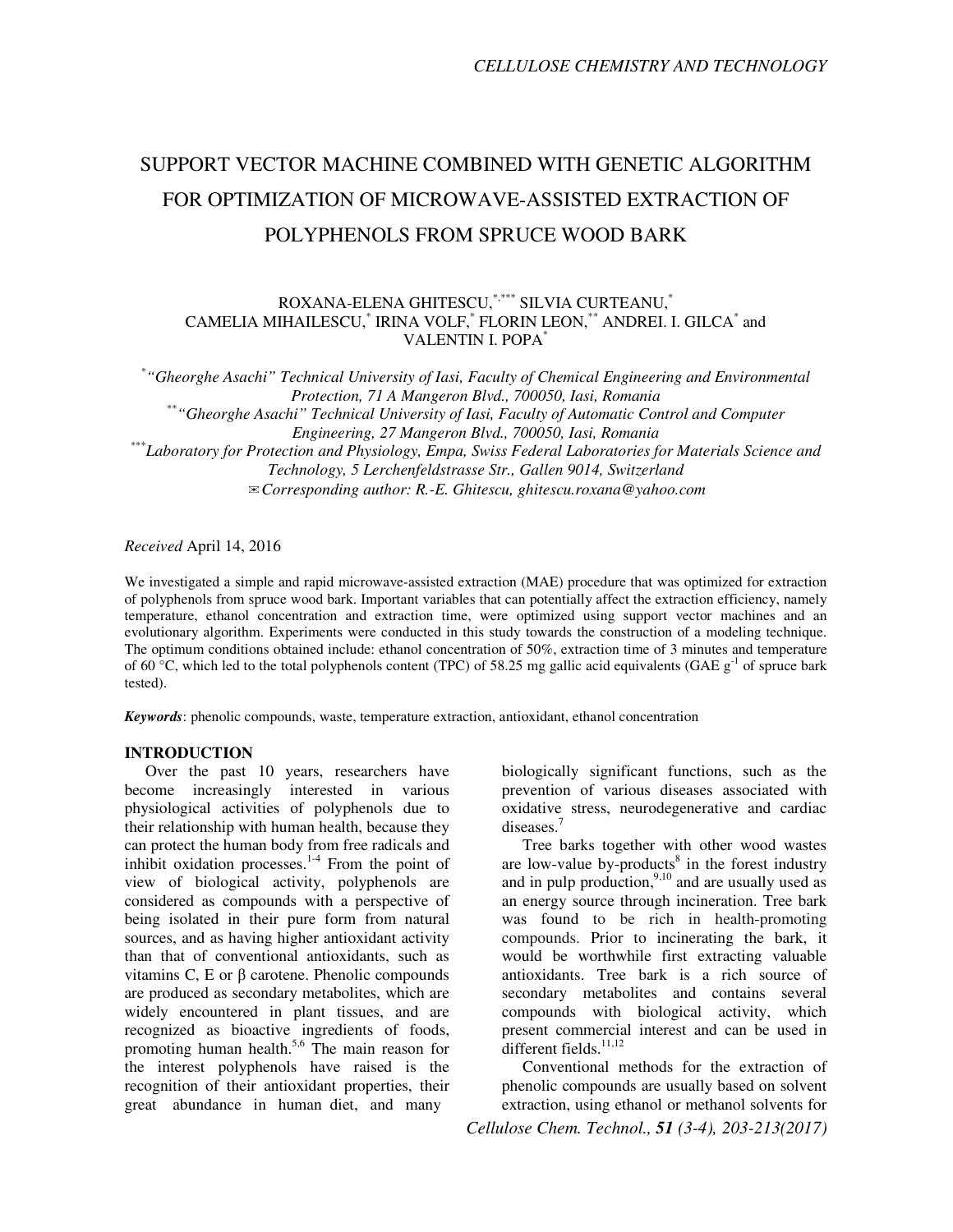more polar antioxidants, and other solvents, such as chloroform or dichloromethane, for less polar antioxidants. These extraction methods are carried out at ambient temperature or at the boiling point of the solvent used and are laborious and timeconsuming. $^{13}$ 

The extraction of polyphenols is one of the critical steps in achieving complete recovery of valuable compounds.<sup>14</sup> Many factors contribute to the efficiency of solvent extraction, such as the type of the solvent, its concentration, the pH, extraction temperature/time, pressure and particle size of the raw material. Conventional techniques, such as Soxhlet extraction, have been used to isolate phenolic compounds.<sup>15</sup> The main disadvantages are the small amount of phenolic compounds caused by oxidation, ionization and hydrolysis during extraction, as well as the long extraction time and high quantity of solvent used.<sup>16</sup> Other techniques, which include microwave-assisted extraction and ultrasonicassisted extraction, are two promising methods, recognized as economical (less solvent used, shorter time extraction), simple, with a high rate and efficiency, as well as offering increased quality of the extract, without altering the antioxidant properties. $17-20$ 

In the extraction of bioactive compounds, the microwave-assisted method (MAE) represents a remarkable technique because the process uses microwave energy to heat the solvents in contact with the sample rapidly and efficiently, and the direct interaction of microwaves with the free water molecules present in the vascular system gives better extraction yields.<sup>21,22</sup> MAE has attracted special interest and has been widely used in different fields for separating interesting components from a wide variety of sample matrices, such as natural product, food and agricultural wastes. $23,24$  The principle of homogeneous heating using microwaves is based on the direct action of the electromagnetic radiation on the molecules through ionic conduction and dipole rotation, resulting in heating.<sup>25</sup> The major advantages of this method are the reproducibility and applicability of the method to various sample sizes, the dramatic reduction in time needed to perform highly efficient extractions, and the efficient extraction of polar organic compounds.<sup>26</sup>

Typical parameters that affect microwave assisted-extraction include the solvents, the matrix and the extraction time, and are described below.

It has been demonstrated that the amount of water present in the solvent (*i.e.* the concentration of the aqueous solution) significantly influences the extraction yield. An aqueous solution of a certain organic solvent is desired for certain extractions, as the presence of water would improve the penetration of the solvent into the sample matrix and thus will enhance the heating efficiency.<sup>25</sup> Ethanol is most frequently used, being an excellent microwave-absorbing solvent, which is suitable for extracting many active compounds from many plants. In order to get optimum extraction yields, researchers even use mixtures of high and low microwave-absorbing solvents.

As regards the matrix, the solvent ratio plays an important role in microwave-assisted extraction.<sup>27</sup> The solvent volume must be sufficient for the entire sample to be immersed completely in the solvent, so that the material can swell during the irradiation process. In conventional extraction methods, a higher ratio of solvent volume to solid matrix gives better extraction yields, whereas in the case of MAE, a higher solvent:matrix ratio may not give a better yield because of non-uniform distribution and exposure to microwaves.<sup>28</sup>

The extraction time is another important factor that influences the extraction process of MAE. The quantity of polyphenolic compounds extracted can be increased with an increase in the extraction time, but there is an associated risk for thermo-labile compounds.<sup>29</sup> Varying the time periods is necessary for the extraction of different matrices, but exposure of even a few seconds has been demonstrated to give excellent yields. However, extraction time optimization is influenced by the dielectric properties of the solvent.

Many reports have been published on the application of MAE of secondary metabolites from plants or waste products as a promising alternative sample preparation technique. $30$  Some examples are extractions of total phenolic acids from mandarin peels,<sup>31</sup> antioxidants from *Citrus limon* residues<sup>32</sup> and polyphenols from waste peanut shells.<sup>4</sup> Total phenolics were extracted from aromatic plants, such as *Rosmarinus officinalis*, using microwave-assisted extraction. Raman and Gaikar $33$  investigated the extraction of piperine from powdered black pepper by a conventional method and by microwave irradiation.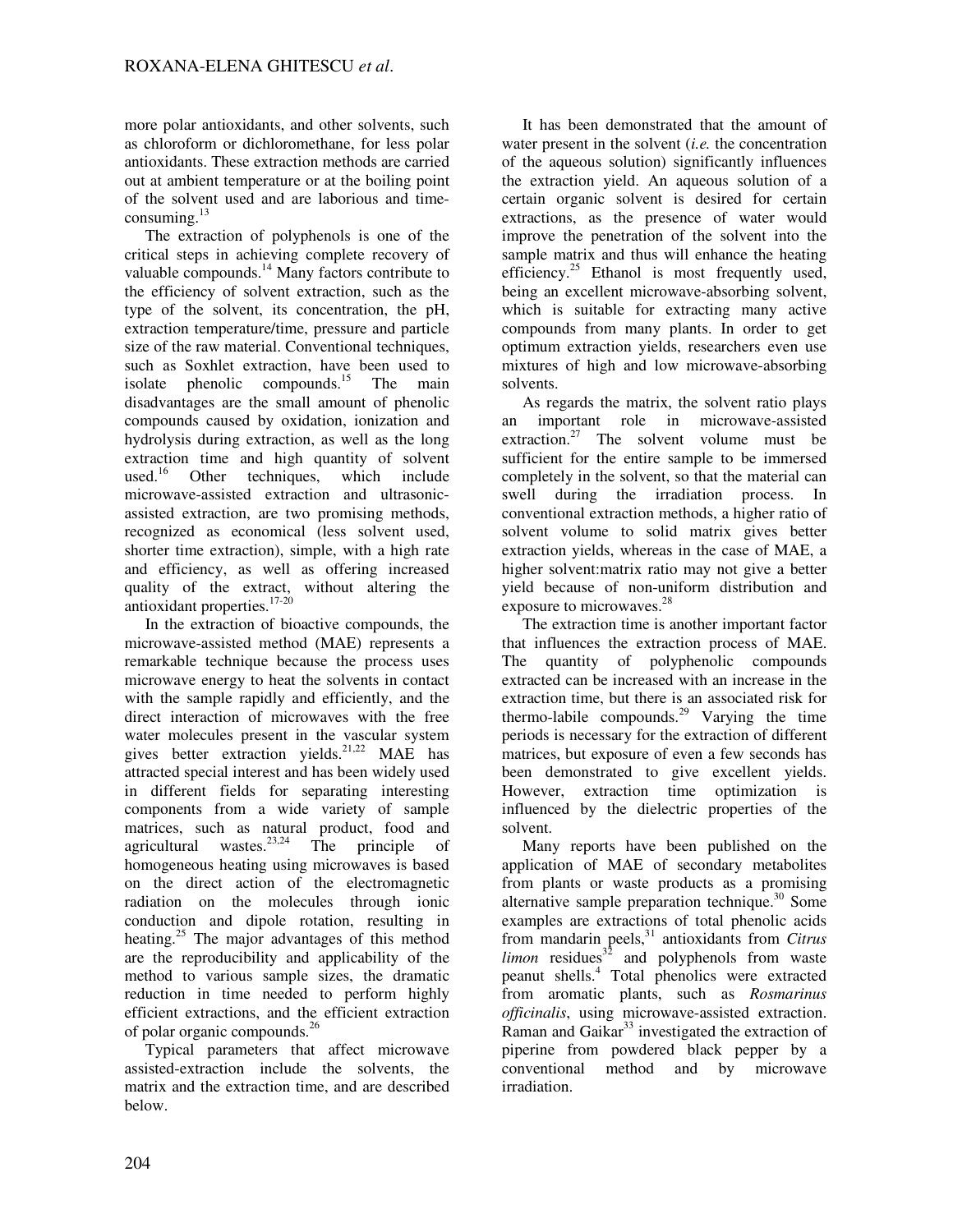Conventional extraction for one hour led to 20% recovery of target compounds, compared to microwave irradiation, which yielded 80% in 2 minutes. Compared to traditional reflux extraction, microwave-assisted extraction is a technique that promotes cutting down the extraction time, decreasing solvent consumption and increasing extraction yields. It has also been applied for the extraction of natural compounds from food stuffs, *e.g*. polyphenol compounds from tea, $34$  grape seeds<sup>35</sup> and caffeine. Nayac and coworkers extracted polyphenols from peels of *Citrus sinensis*, using MAE and the results were compared with those of conventional, ultrasoundassisted and accelerated solvent extraction. Thus, total phenolic contents of 12.09 mg GAE  $g^{-1}$ , 10.35 mg GAE  $g^{-1}$ , 6.26 mg GAE  $g^{-1}$  dry weight were recovered by MAE, UAE and ASE.<sup>36</sup> For industrial production of antioxidants, it could be opportune environmentally and economically sustainable to use biomass waste from forestry/agricultural industry as feedstock.

However, the feasibility of using microwave for the extraction of phenolic compounds from spruce bark has not been explored yet. The challenge is the high-yield and energy-efficient extraction of these compounds. The main aim of this study is to optimize the microwave-assisted extraction of phenolic compounds from spruce bark using the support vector machine method (SVM) and evolutionary algorithms (EA). The influence of three factors, including extraction temperature, time and ethanol concentration on the extraction yields of total phenolic compounds was investigated.

We have to take into account the interdependency between the considered parameters. It is well known that the interaction between experimental parameters can lead, in the optimization procedure, to values different from those resulted when considering each individual parameter. In addition, in the article, four optimization cases are solved, with the imposed (limited) domains of experimental values with the goal to save energy and materials, as well as to avoid undesired phenomena (degradation, avoid undesired phenomena (degradation, destruction). Under these conditions, the optimization results could be different from those obtained from the analysis of individual parameters. The optimization also has the goal to find optimal conditions for practical applications.

Support vector machines  $(SVMs)^{37}$  represent a method of classification (binary classification in the standard approach) and regression. A SVM model considers the training instances as points in a multi-dimensional space, which can be transformed in order for the classes to be separated with a large margin. The idea of splitting the hyperspace in two parts can be also found in the training principle of the single-layer perceptron, for example, but, in this case, it works only if the problem is linearly separable. For the non-linear cases, SVM uses kernels for mapping the data into a different space with more dimensions compared to the original space, where a problem can become linearly separable even if it was not originally so. In addition, some errors in the classification of the training data can be allowed using soft margins with the goal of increasing the generalization capability.

SVM benefits from solid mathematical foundations, which offer very good accuracy, compared to other learning methods. Another advantage is the small number of parameters that the user has to choose from (the type of kernel with its parameters and a cost parameter, which defines the balance between tolerance for training errors and generalization capability). A small disadvantage is the fact that the standard model is binary and, in order to apply it to problems with multiple classes, it is necessary to obtain several partial models, subsequently aggregated based on various strategies, such as "one-versus-all" or "one-versus-one". Nevertheless, support vector machines represent a state-of-the-art classification technique that has been intensively studied and benchmarked against a variety of classification methods, proving both theoretical and computational advantages.<sup>38,39</sup>

The support vector machine method has several advantages over other learning techniques. SVM is based on the structural risk minimization principle from computational learning theory, which always converges to a global optimum, in contrast with the empirical risk minimization of the classical neural networks. Additionally, SVM has strong generalization capabilities. As a disadvantage, SVM models are computationally expensive; they need time and memory as the complexity of the model increases (depending on the dimension of the training data).

In this work, MAE parameters, such as ethanol concentration, extraction temperature and extraction time, were optimized by SVM and GA methodology in order to obtain the optimal extraction yield of polyphenols from spruce wood bark. Since there are no reports on microwaveassisted extraction of polyphenols from spruce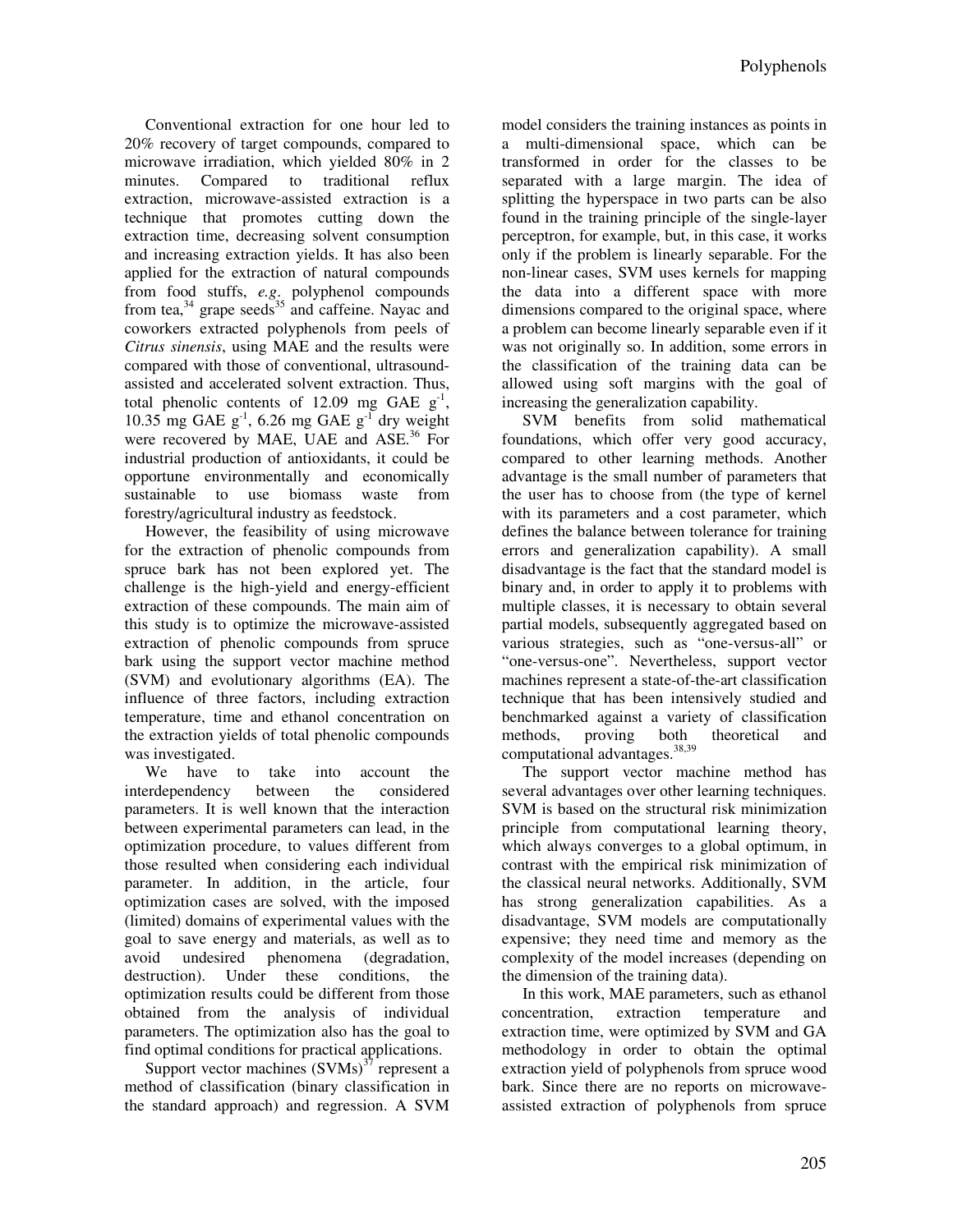wood bark, this study was designed to demonstrate the utility of microwave-assisted extraction in the determination of the total phenolic contents of spruce wood bark.

# **EXPERIMENTAL**

#### **Materials**

Spruce wood bark of industrial origin was purchased from the timber company "Alpine" LTD, Vatra Dornei, Romania. After drying at room temperature and under normal aeration, the spruce bark was milled (0.5-1 mm). Ethanol, Folin Ciocalteu's phenol reagent, gallic acid standard and sodium carbonate  $(Na<sub>2</sub>CO<sub>3</sub>)$  were provided by Sigma-Aldrich and Fluka. All solvents used were of analytical grade. Distilled water was used for all experiments.

#### **Microwave extraction method**

Microwave-assisted extraction experiments were performed using a Milestone Microwave Lab station START S, with an infrared automatic temperature control IRTC-500. The working microwave power was set to 300 W to investigate the influence of aqueous ethanol concentration, extraction time and temperature. The spruce bark (1 g) was placed into a 30 mL volumetric flask and made up to volume with aqueous ethanol solvent. Experiments were carried out to determine the effect of extraction time (1-55 min), ethanol composition of the solvent (ethanol:water 30- 80%) and temperature (30-60 °C) on MAE efficiency. The ground bark sample was extracted and the slurry obtained was filtered through Whatmann No. 1 filter paper. The filtrate was collected and allowed to cool at room temperature, then immediately used for determining the total phenolic content.

#### **Determination of total polyphenol content**

The total polyphenolic content (TPC) in the extracts was determined spectrophotometrically using Folin-Ciocalteu's reagent, by a previously developed protocol.<sup>40</sup> The calibration curve was made with standard solutions of gallic acid and measurements were carried out at 765 nm. The total polyphenolic concentration was expressed in mg gallic acid equivalents  $g^{-1}$ . Sample (1 mL), FC reagent (0.5 mL), 10% saturated sodium carbonate solution (2 mL) and 5 mL distilled water were added. The absorbance was measured at 765 nm using a UV-visible spectrophotometer (CINTRA UV-260) after 90 minutes of incubation in the dark at room temperature. The results are expressed as g gallic acid equivalents L<sup>-</sup>  $(1 \text{ (g } GAE \text{ L}^{-1})$ . The calibration curve, having the equation  $y = 0.006x + 0.0377$ , where y is the absorbance of sample and x is the sample concentration, with the determination coefficient,  $R^2 =$ 0.9989, was used. All the measurements were taken in triplicate.

### **Support vector machines**

SVMs are presently among the best available methods for classification and regression. In their standard formulation for classification, they build a model on the training set comprised of *N*-dimensional vectors or points  $x_i \in \mathbb{R}^N$ . The desired output results, *i.e.* the class of an instance  $x_i$ , are the corresponding  $y_i \in \{-1, 1\}$ . The fundamental idea of SVM is to find a separating hyperplane between the two classes, such as the distance (or the margin) between the classes should be maximized. The separating hyperplane has the equation w  $\cdot$  x + *b* = 0, and thus the decision function is: $31$  $f(\mathbf{x}) = sign(\mathbf{w} \cdot \mathbf{x} + b)$  (1)

The idea of maximizing the separation margin is rooted in the mathematical theory of statistical learning, which proves that the best generalization performance is ensured in this way. The closest points on both sides of the separating hyperplanes are called "support vectors".

More specifically, finding the optimal hyperplane involves solving the following quadratic optimization problem:

$$
\text{Minimize } f(x) = \frac{\|\mathbf{w}\|^2}{2} \tag{2}
$$

with the constraints:

 $g_i(x) = y_i(\mathbf{w} \cdot x_i) - 1 \ge 0, i = 1...N$  (3)

Since SVM can handle problems with high dimensionality *N* (possibly infinite), a better way to solve equation (2) is to consider the dual problem, using the corresponding Lagrangian function. The dual problem is often easier because the Lagrange multipliers are all 0, except for the ones associated with the support vectors.<sup>41</sup>

If the initial data are not linearly separable, they can be transformed into a higher-dimensional space using feature mapping:

$$
\Phi: \mathfrak{R}^N \to \mathfrak{R}^F \tag{4}
$$

and in that space the data can become linearly separable. Since all the computations involve dot products of vector pairs, a kernel function is usually employed:

$$
K(\mathbf{x}, \mathbf{y}) = \Phi(\mathbf{x}) \cdot \Phi(\mathbf{y})
$$
\n(5)

Commonly used kernel functions are polynomial kernels and radial basis function (RBF) kernels.

In the case of non-separable classes, one can control the trade-off between allowing errors in the classification or striving for better accuracy at the expense of generalization capacity, using the cost parameter *C*.

The most commonly used algorithm for solving the optimization problem is the sequential minimal optimization (SMO) proposed by X. Zhou *et al*. <sup>42</sup> It decomposes the overall quadratic programming problem into sub-problems involving only 2 multipliers. This approach greatly reduces memory and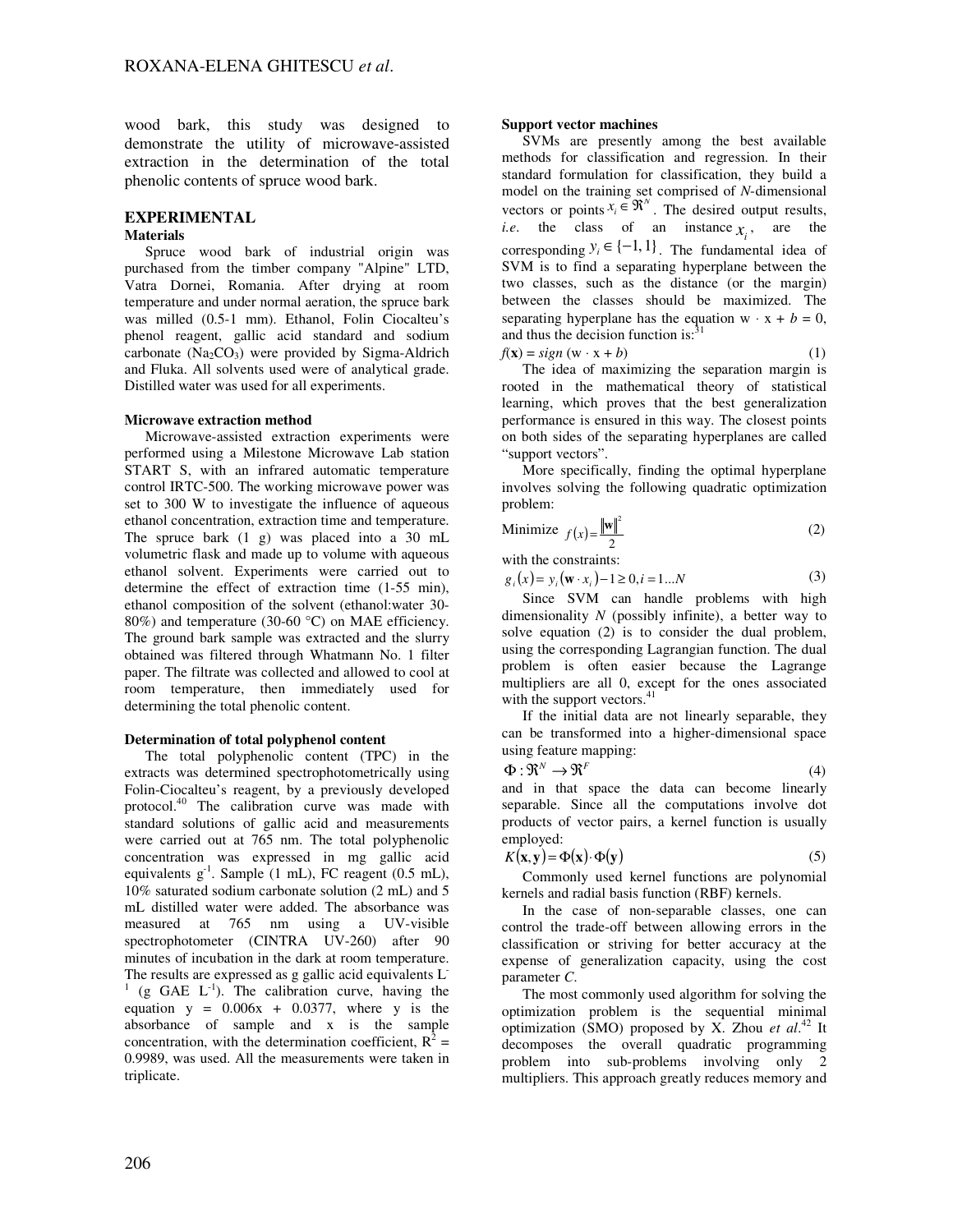CPU time and thus can be applied to solve real-world problems with a large number of training data.

In our experiments, the SVM-light software was used. $43$ 

#### **Evolutionary algorithms**

There are many optimization situations where multiple local optima exist and the task is to find the global optimum. An evolutionary algorithm (EA) is an optimization technique inspired from the biological natural selection. It is based on a population of individuals (chromosomes), *i.e.* potential solutions, whose degree of adaptation, or quality, is given by a so-called "fitness function", which defines the objective of the optimization problem. Individuals with better fitness values have more chances to reproduce. Depending on the nature of the optimization problem, many encoding options are available, *e.g.* binary, realvalued, permutation-based, random key encoding *etc*. 44

The main operators of an evolutionary algorithm are: selection, crossover and mutation. Selection is the process of selecting two parents for reproduction, taking into account that individuals with a higher quality should have more chances of reproduction. Again, there are several selections methods commonly used, *e.g*. roulette-wheel, rank-based or tournament selection. After two parents have been selected, their genes are combined through crossover, which gives a child a part of the genome of one parent, and the rest from the other. Finally, before being inserted into the population of the next generation, mutation can occur, which changes a small number of genes in the child. Several variations exist for each of these operators.<sup>45</sup>

The main steps of an EA are presented below:

- Initialization: the genes of the individuals are randomly initialized with values in their allowed domains;
- Until a stopping criterion is met (*e.g.* a maximum number of generations or a convergence condition):
	- o Select parents for reproduction;
	- o Create a child (or two) by crossover;
	- o Apply mutation to the child (children);
	- o Introduce the child (children) into the new population.

The main advantages of EAs are: the ability to handle problems where differential-based techniques are difficult or even impossible to use (*e.g.* discontinuous problems), the use of parallelism to increase the chances of finding the global optimum and overall simplicity. Their main disadvantage lies in their rather high computational effort and sometimes their inability to provide good solutions is a short time. Another difficulty is that the user has a wide range of parameters that should be tuned in order to have better performance for the problem at hand.

#### **RESULTS AND DISCUSSION**

## **Effect of extraction temperature on polyphenol extraction**

Microwave-assisted extraction (MAE) combines fast heating in the microwave field with traditional solvent extraction.

Different extraction temperatures were set to 30, 35, 40, 45, 50 and 60 ºC, while the other reaction conditions were set as follows: extraction time of 3 minutes, aqueous ethanol to  $50\%$  (v/v).

The effect of extraction temperature on the yield of total polyphenols extracted from spruce bark is shown in Figure 1. It demonstrates that the extraction yields of spruce bark significantly increased when the temperature was raised from 30 to 60 ºC.

The present results reveal that the highest yield of phenolic compounds was obtained with the value of 51.33 mg GAE  $g^{-1}$  when the sample was extracted at 60<sup>o</sup>C. The polyphenols content crossed from  $45.02$  mg GAE  $g^{-1}$  spruce bark at 40  $^{\circ}$ C to 51.33 mg GAE g<sup>-1</sup> spruce bark at 60  $^{\circ}$ C. Higher values obtained for total phenolic content at higher temperatures were expected, as a higher temperature permits better penetration of the solvent into the spruce bark matrix and higher solubility of polyphenols in the solvent. The increasing temperature to 60 °C may improve the release of compounds from the matrix, and thereby, the availability of total phenolic compounds increased. Increasing temperature improved extraction efficiency due to the increased diffusivity of the solvent. Moreover, in the open-end microwave vessel used in this study, the temperature of the solvent could quickly reach the point of the set temperature. S. Bianchi *et al*. 46 successively extracted phenolic compounds from Norway spruce bark increasing the extraction temperature from 30 to 150  $\degree$ C in steps of 15  $\degree$ C. They observed that the total yield in the first extraction step at 30 °C was substantially higher than the following steps up to 105  $^{\circ}$ C. Over 105 °C, the total yield again remarkably increased. The amount of total phenolics, as detected by the Folin-Ciocalteu assay, remained almost constant along the extraction steps. In the range of temperature between 30 and 105 °C, the phenolics in the extracts were more preponderant, while beyond these boundaries, a more relevant extraction of carbohydrates occurred. They concluded that extraction temperatures over 100 °C are not recommended, because of the high amount of polysaccharides (from the degradation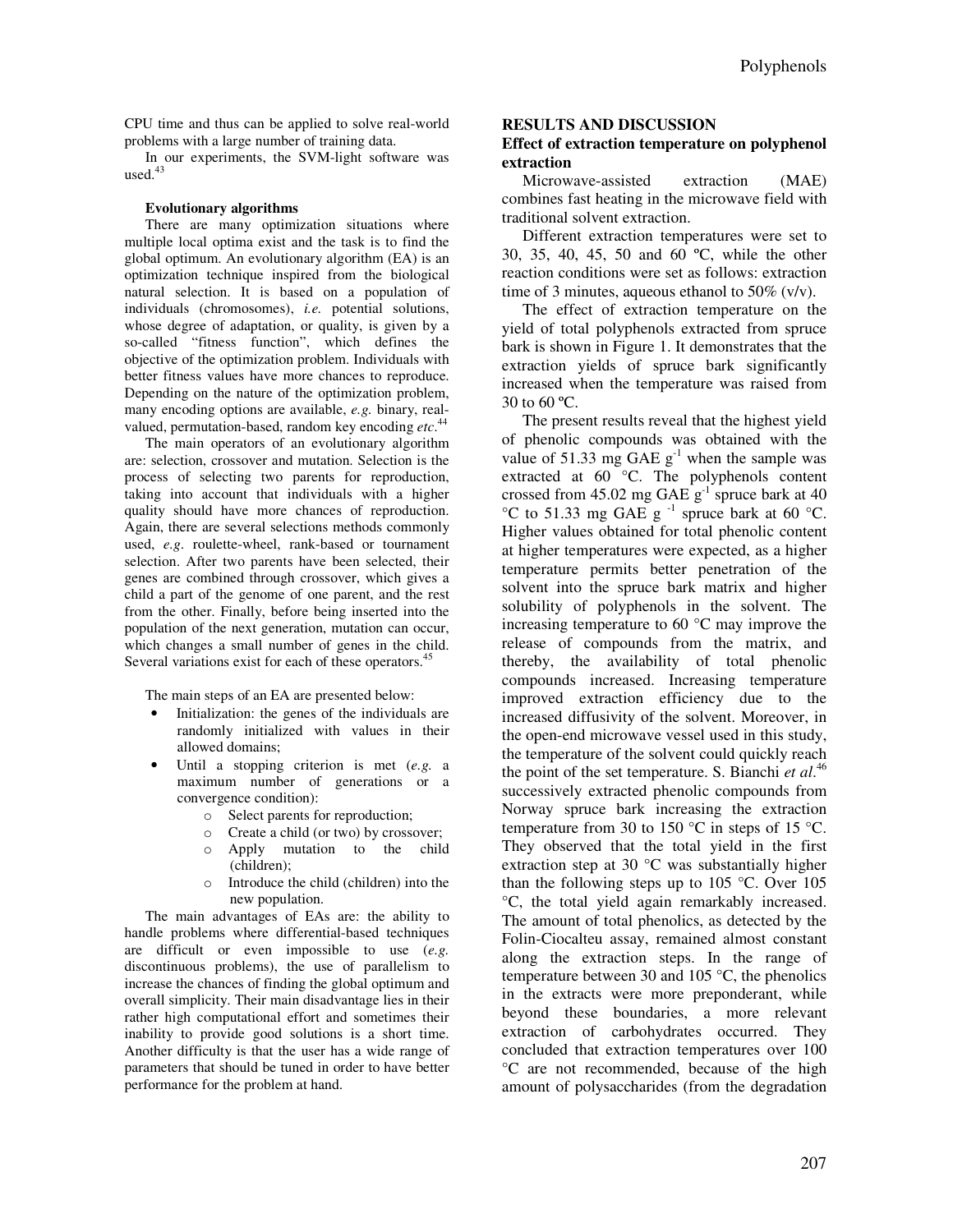of hemicelluloses) and highly condensed phenolic oligomers in the product.



Temperature, °C

Figure 1: Effect of different temperatures on total polyphenol content (other conditions: 50% aqueous ethanol solution and 3 min extraction time)



Figure 2: Effect of different ethanol:water ratios on total polyphenol content (other conditions: 40 ºC and 3 min)

## **Effect of ethanol concentration on the extraction of polyphenols**

Ethanol is usually preferred in practice due to its several advantages: it is a non-toxic and inexpensive solvent. For these reasons, ethanol was chosen for all experiments to determine the effect of its different concentrations in water on the efficiency of microwave extraction. Different ethanol concentrations were prepared, such as 30, 40, 50, 60, 70 and 80%, v/v in order to investigate the influence of ethanol concentration on the recovery of total phenolic compounds from spruce bark, when the other reaction conditions were set as follows: microwave power of 300 W, extraction time of 3 min, 40 °C temperature and ratio of liquid to solid of 30 mL  $g^{-1}$ . Figure 2 shows that the extraction of TPC was greatly influenced by the ethanol concentration in water. The most suitable concentration to extract the highest content of polyphenols, of 45.02 mg GAE  $g^{-1}$  spruce bark, was that of 50% aqueous ethanol.

As can be seen, the best yield was obtained by 50% aqueous ethanol solution (45.02 mg GAE g<sup>-1</sup> spruce bark), followed by 40% aqueous ethanol solution. When ethanol concentration increased



Figure 3: Effect of extraction time on total polyphenol content (other conditions: 50% EtOH and 40 ºC)

from 30% to 50%, v/v, the total phenolic content of the extracts crossed from 42.03 to 45.02 mg GAE  $g^{-1}$  of spruce bark. The higher dielectric constant of the 50% aqueous ethanol mixture helps in absorbing the microwave energy, thus increasing the extraction efficiency and the release of total polyphenols into the extract. When the ethanol concentration was higher than 60%, v/v, the extraction slowly decreased, as getting close to pure ethanol. So, the application of water combined with other organic solvents induces the creation of a moderately polar medium, ensuring the optimal conditions for the extraction of polyphenols. Using water in combination with ethanol leads to an increase in swelling of plant materials and the contact surface area between the plant matrix and the solvent, improving the extraction yield.<sup>17</sup> Amirah *et al.*<sup>47</sup> reported the optimal conditions for MAE of gallic acid from stem bark of *Jatropha curcas* as 50% ethanol concentration, extraction time of 2 min, temperature of 40 °C. The solvent molecules may absorb the microwave energy and become polarized.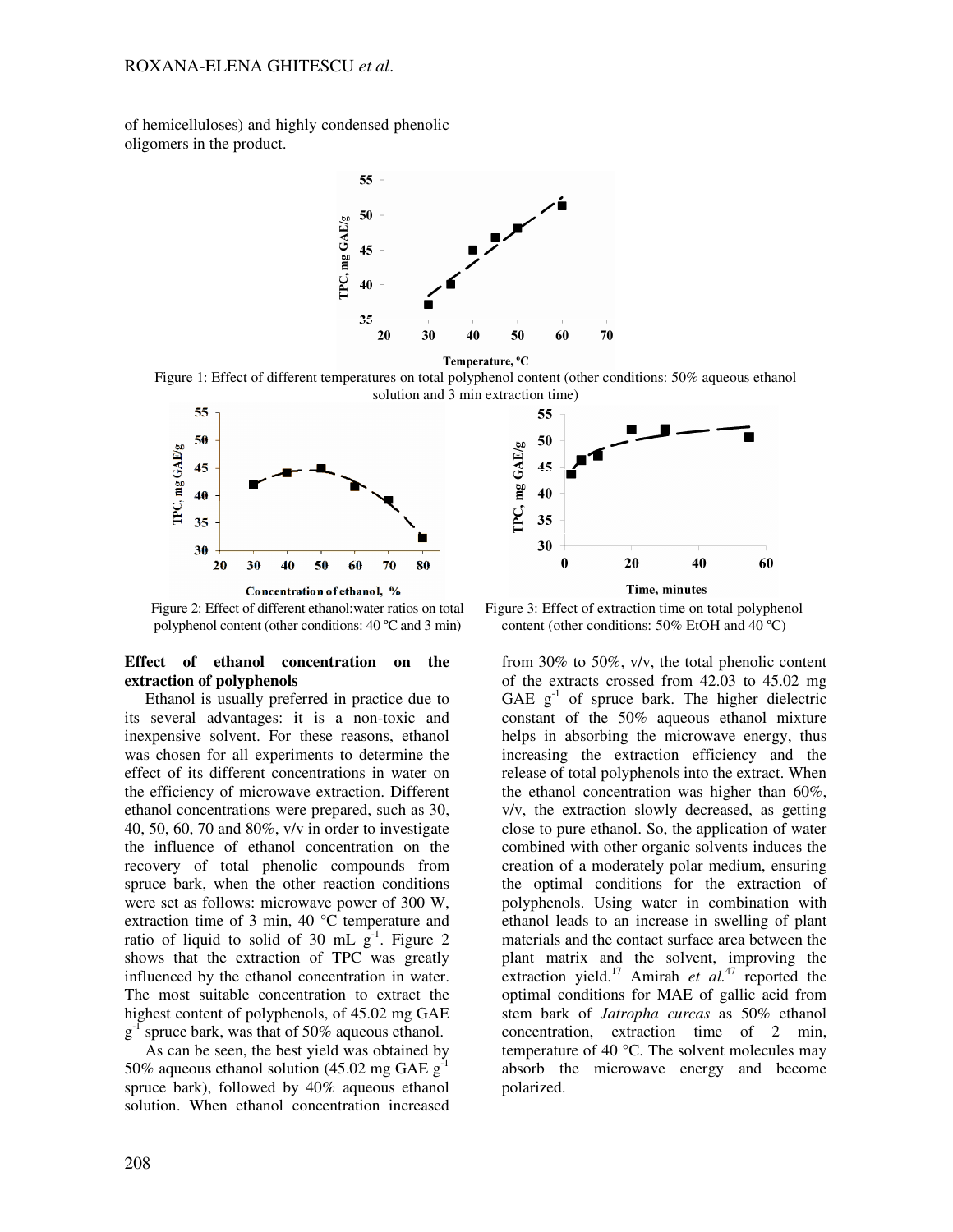## **Effect of extraction time on total polyphenol content**

The recovery of TPC affected by different extraction time is shown in Figure 3. The extraction procedures were repeated by varying the extraction time from 3 to 55 minutes, while the other four factors – microwave power, ethanol proportion, ratio of liquid to solid and temperature – were fixed at 300 W, 50%, v/v, 30 mL  $g^{-1}$  and 40 °C, respectively. There was a positive linear correlation between total phenolic content and extraction time. The results indicate that the recovery of TPC increased with the increase of MAE time of extraction. The recovery could reach its maximum of 52.16 mg GAE  $g^{-1}$  spruce bark in 20 minutes during the MAE process.

Prolonged exposure involves the risk of degradation by heating. Similarly, in the current study, a consistent fall in the extraction yield after 30 min of exposure to microwaves is observed. Also, similar results to those of this study were obtained in extracting polyphenols from flaxseed $^{48}$  and green tea leaves.<sup> $^{49}$ </sup> In addition, C. Y. Guo *et al.*<sup>50</sup> investigated the effects of ethanol concentration, extraction temperature and duration of microwave extraction on the flavonoids from *Inula helenium* and the optimal conditions were found to be as follows: ethanol concentration of 50%, v/v, extraction time of 240 s and extraction temperature of 60 °C. M. Co *et al*. studied conventional extraction of antioxidants from spruce (*Picea abies*) bark with ethanol under ambient conditions. Compared with other techniques, such as pressured fluid extraction (PFE), they obtained a lower yield and a lower capacity (18.0 wt% in 24 hours, compared to 22.4 wt% in 15 min at 80  $^{\circ}$ C).

Other experiments were performed to reveal the effect of different ethanol concentration on total polyphenols content in spruce bark as 40 < T  $< 60 °C$ .

Figure 4a and b shows how the extraction rate of total polyphenols decreases from 50% to 70% ethanol concentration. Microwave-assisted extraction with 50% aqueous ethanol was found to give a higher yield of the extract than 70% aqueous ethanol.

Water and low concentration of ethanol can access cells, but a high concentration of ethanol can cause denaturation of polyphenols, affecting the extraction rate*.* The possible reason for the increased efficiency is the increase in swelling of the plant material caused by water, which enhances the contact surface area between the

plant matrix and the solvent. $11$  It can be noticed that with increasing extraction time from 30 minutes (52.16 mg GAE  $g^{-1}$  spruce bark) to 55 minutes (50.7 mg GAE  $g^{-1}$  spruce bark), no significant increase or decrease in extraction efficiency occurs.

# **Modeling the microwave-assisted extraction process using SVMs combined with GA**

A support vector machine model was created to approximate the experimental data. The inputs the model were temperature, ethanol concentration and time, and the output was considered polyphenol concentration. In this way, the modeling technique has the goal to predict the final concentration of polyphenols as a function of the working conditions.

The SVM model with the best performance used a radial basis function kernel:

$$
K(\mathbf{x}, \mathbf{y}) = \exp\left(-\left\|\mathbf{x} - \mathbf{y}\right\|^2\right) \tag{6}
$$

and the value of the cost parameter *C* was 10000.

Figure 5 shows the comparison between experimental and simulation results; a good agreement is demonstrated by the value of determination coefficient  $R^2 = 0.9427$ .

The developed SVM model was included in an evolutionary algorithm (genetic algorithm, GA) optimization procedure, which had the goal of obtaining maximum polyphenol concentration. The SVM-EA optimization method works as follows:

- A new chromosome is initialized or evolved, with three real-valued genes, corresponding to temperature, ethanol concentration and extraction time;
- The corresponding fitness function is computed by applying these three values as inputs to the network; the fitness function is the output of the network, polyphenols concentration;
- The chromosome is further processed by the evolutionary algorithm operators.

The performance of the GA algorithm depends on the control parameters: dimension of initial population (pop\_dim), number of generations (gen\_no), crossover probability (cross\_prob) and mutation probability (mut\_prob). Different values for the control parameters were tested in the optimization, through the trial and error method.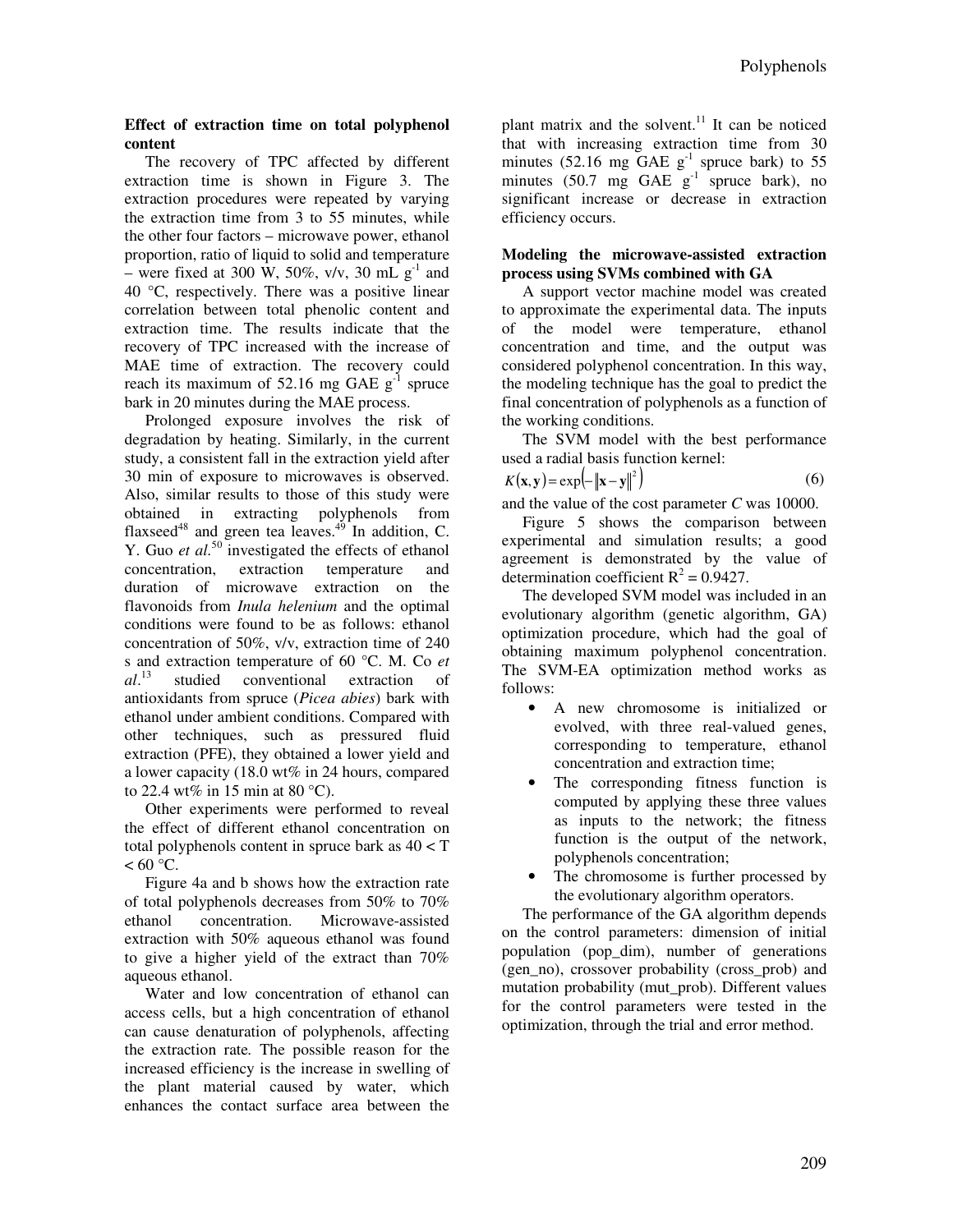

Figure 4: Effect of extraction time at 40 ºC and 50% aqueous ethanol solution (a) and at 40 ºC and 70% aqueous ethanol solution (b) on total polyphenol content



Figure 5: Experimental and SVM results for polyphenol concentration

The maximum intervals considered for the decision variables were: temperature,  $T = 30-64$  $°C$ , aqueous ethanol solution = 30-80%, v/v, and extraction time,  $t = 1-120$  min. This was referred as Case 1. Other three problems were formulated restricting the domains of values for the decision variables with the goal to force the optimization results to be situated into convenient experimental domains. Thus, Case 2 is:  $T = 30-64$  °C, aqueous ethanol solution =  $30-80\%$ , and t = 1-15 min; Case 3 is:  $T = 30-45$  °C, aqueous ethanol solution  $= 30-80\%$ , and t = 1-120 min; Case 4 is: T = 30-45 °C, aqueous ethanol solution =  $30\n-80\%$ , and t = 1-15 min. Polyphenols concentration, TPC, was recorded each time.

Table 1 presents several optimization results for the above formulated cases and different values for the control parameters of EA.

Looking at EA parameters and Case 1, one can see that an increase of pop\_dim and gen\_no determines obtaining a greater TPC. With pop\_dim = 50 and gen\_no = 150, TPC =  $63.69$ , maximum values are listed in Table 1. The other two parameters, cross\_prob and mut\_prob do not have any significant influence on the optimization results.

The restrictions of the cases noted 2, 3, and 4 imposed a shorter time (Case 2 and Case 4) or a lower temperature (Case 3 and Case 4), which led to a maximum polyphenol concentration. In these situations, the maximum TPC was around 58 mg GAE  $g^{-1}$ , obtained with T = 60 °C, t = 3 min, and concentration of ethanol =  $50\%$ .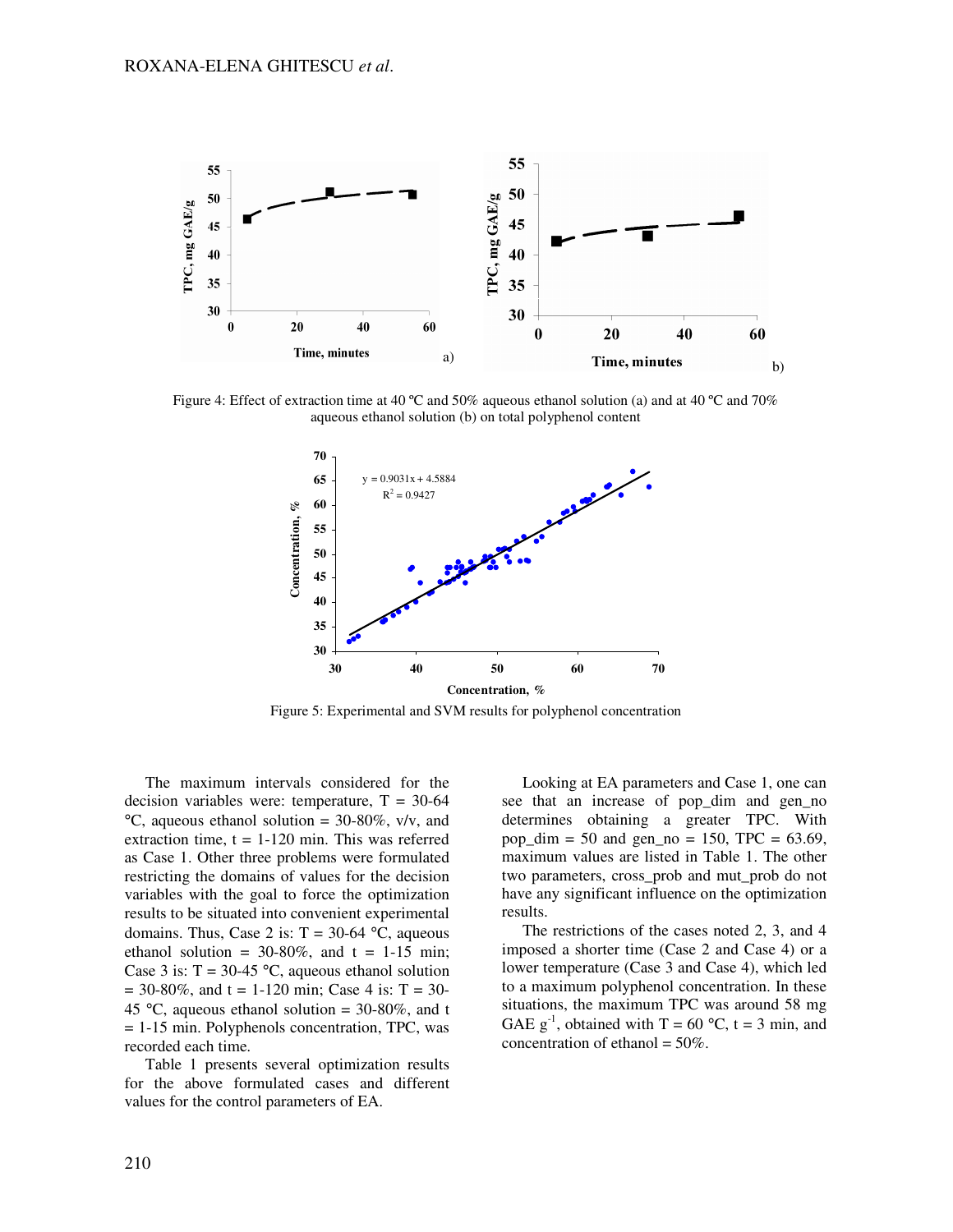|                          | No. EA parameters                                                                | Case 1                        | Case 2                               | Case 3                             | Case 4                        |
|--------------------------|----------------------------------------------------------------------------------|-------------------------------|--------------------------------------|------------------------------------|-------------------------------|
|                          | $pop\_dim = 20$<br>gen $no = 20$<br>$cross\_prob = 0.95$<br>$mut\_prob = 0.95$   | $T = 42.51 °C$                | $T = 48.77 °C$                       | $T = 41.98 °C$                     | $T = 31.04 °C$                |
|                          |                                                                                  | Aqueous ethanol solution $=$  | Aqueous ethanol solution $=$         | Aqueous ethanol solution $=$       | Aqueous ethanol solution $=$  |
|                          |                                                                                  | 42.56%                        | 49.61%                               | 68.23%                             | 65.21%                        |
|                          |                                                                                  | $t = 25.48 \text{ min}$       | $t = 4.20$ min                       | $t = 16.66$ min                    | $t = 7.72 \text{ min}$        |
|                          |                                                                                  | $TPC = 48.17$ mg GAE $g^{-1}$ | TPC = 48.39 mg GAE $g^{-1}$          | $TPC = 48.17$ mg GAE $g^{-1}$      | $TPC = 48.17$ mg GAE $g^{-1}$ |
| $\mathcal{D}$            | $pop\_dim = 50$<br>$gen-no = 20$<br>cross_prob = $0.95$<br>$mut\_prob = 0.05$    | $T = 49.88 °C$                | $T = 60.32 °C$                       | $T = 41.46 °C$                     | $T = 44.67 °C$                |
|                          |                                                                                  | Aqueous ethanol solution $=$  | Aqueous ethanol solution $=$         | Aqueous ethanol solution $=$       | Aqueous ethanol solution $=$  |
|                          |                                                                                  | 70.52%                        | 50.11%                               | 40.81%                             | 43.11\%                       |
|                          |                                                                                  | $t = 30.12 \text{ min}$       | $t = 4.28$ min                       | $t = 85.37 \text{ min}$            | $t = 14.78$ min               |
|                          |                                                                                  | TPC = $51.38$ mg GAE $g^{-1}$ | $TPC = 50.09$ mg GAE $g^{-1}$        | $TPC = 48.17$ mg GAE $g^{-1}$      | $TPC = 48.17$ mg GAE $g^{-1}$ |
| $\mathbf{3}$             | $pop\_dim = 100$<br>$gen-no = 20$<br>$cross\_prob = 0.95$<br>$mut\_prob = 0.05$  | $T = 60.14 °C$                | $T = 59.97 °C$                       | $T = 39.88 °C$                     | $T = 41.33 °C$                |
|                          |                                                                                  | Aqueous ethanol solution $=$  | Aqueous ethanol solution $=$         | Aqueous ethanol solution $=$       | Aqueous ethanol solution $=$  |
|                          |                                                                                  | 70.31%                        | 49.84%                               | 49.48%                             | $70.65\%$                     |
|                          |                                                                                  | $t = 29.55 \text{ min}$       | $t = 2.99$ min                       | $t = 54.83$ min                    | $t = 10.34 \text{ min}$       |
|                          |                                                                                  | $TPC = 57.29$ mg GAE $g^{-1}$ | $TPC = 58.07$ mg GAE g <sup>-1</sup> | $TPC = 48.39$ mg GAE $g^{-1}$      | $TPC = 48.17$ mg GAE $g^{-1}$ |
| $\overline{4}$           | $pop\_dim = 100$<br>$gen\_no = 100$<br>cross_prob = $0.95$<br>$mut\_prob = 0.05$ | $T = 60.01 °C$                | $T = 59.95 °C$                       | $T = 37.36 °C$                     | $T = 33.40 °C$                |
|                          |                                                                                  | Aqueous ethanol solution $=$  | Aqueous ethanol                      | Aqueous ethanol solution $= 63.64$ | Aqueous ethanol solution $=$  |
|                          |                                                                                  | $50.01\%$                     | solution=49.86 $%$                   |                                    | 36.98 $%$                     |
|                          |                                                                                  | $t = 30.1 \text{ min}$        | $t = 3.01$ min                       | $t = 44.63$ min                    | $t = 11.20$ min               |
|                          |                                                                                  | $TPC = 63.81$ mg GAE $g^{-1}$ | TPC = 58.12 mg GAE $g^{-1}$          | TPC = 48.17 mg GAE g <sup>-1</sup> | $TPC = 48.17$ mg GAE $g^{-1}$ |
| $\overline{\phantom{0}}$ | $pop\_dim = 50$<br>gen $no = 150$<br>$cross\_prob = 0.95$<br>$mut\_prob = 0.05$  | $T = 59.98 °C$                | $T = 60.01 °C$                       | $T = 39.93 °C$                     | $T = 43.04 °C$                |
|                          |                                                                                  | Aqueous ethanol solution =    | Aqueous ethanol solution $=$         | Aqueous ethanol solution $=$       | Aqueous ethanol solution =    |
|                          |                                                                                  | 49.99%                        | 49.91%                               | 49.96%                             | 36.23%                        |
|                          |                                                                                  | $t = 35.01 \text{ min}$       | $t = 2.99$ min                       | $t = 55.16$ min                    | $t = 3.04 \text{ min}$        |
|                          |                                                                                  | TPC = 63.69 mg GAE $g^{-1}$   | TPC = 58.25 mg GAE $g^{-1}$          | $TPC = 48.47$ mg GAE $g^{-1}$      | $TPC = 48.17$ mg GAE $g^{-1}$ |

Table 1 Optimization results obtained for the four optimization cases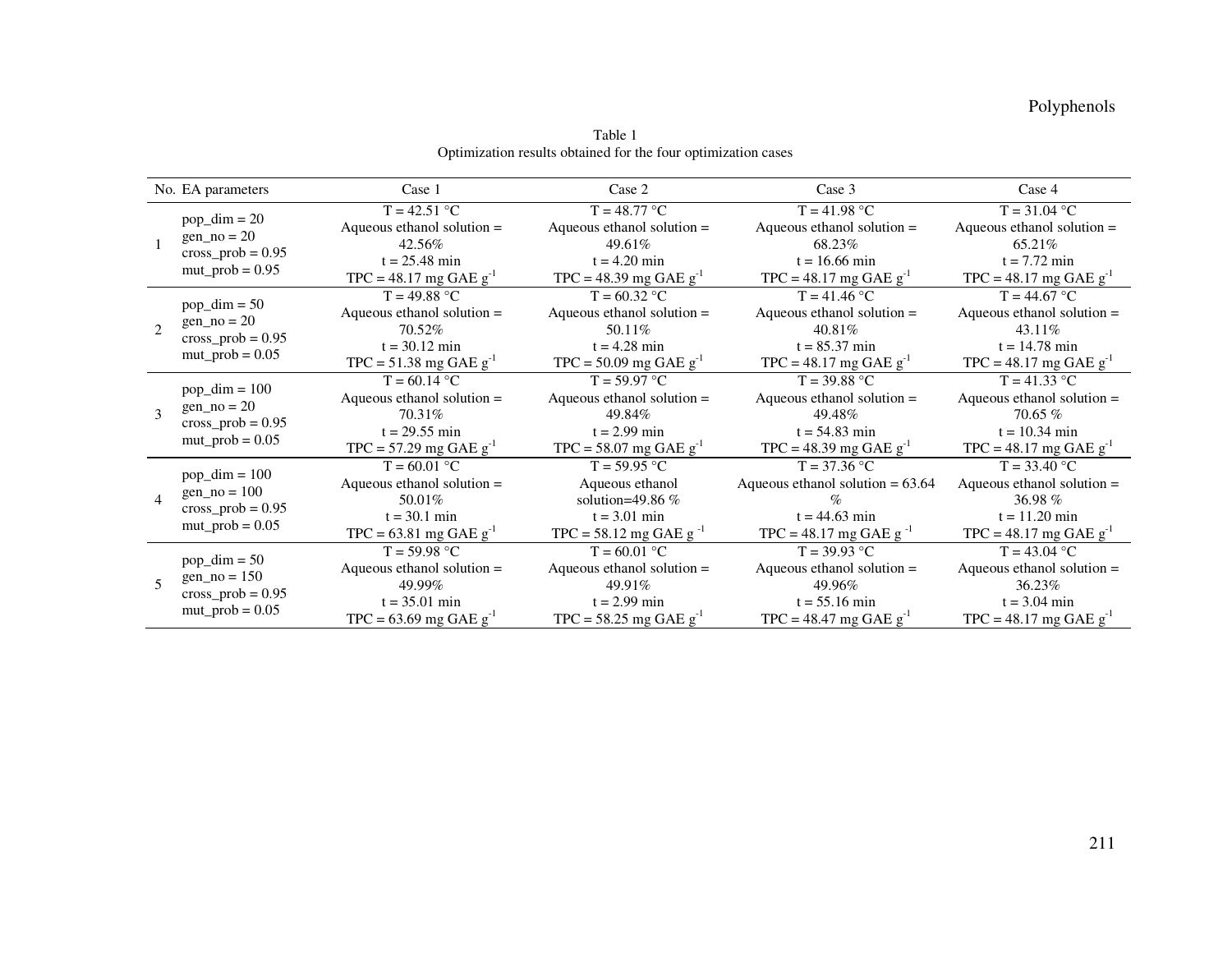## **CONCLUSION**

The microwave-assisted extraction technique was proposed and studied to extract phenolic compounds from spruce wood bark. SVM methodology, in combination with GA, was developed and successfully applied to obtain the working conditions, leading to a maximum polyphenols concentration. The optimal conditions for total phenolic content were obtained using SVMs and GA, which allowed obtaining a polyphenol yield of 58.25 mg GAE g-<sup>1</sup>, using the following parameter values: extraction temperature of 60 °C, extraction time of 3 minutes and concentration of ethanol of 50%. The accurate results obtained represent the proof that a reliable SVM model was designed and that GA is an adequate solving method for the optimization technique.

Thus, this study, carried out through experiment and simulation, can provide useful information for recovering phenolic compounds from spruce bark, which also indicates that microwave-assisted extraction is a very useful tool for the extraction of important bioactive compounds from plant materials.

## **REFERENCES**

<sup>1</sup> Y. Aguilera, E. Estrella, V. Benitez, R. M. Esteban and M. A. Martín-Cabrejas, *Food Res*. *Int*., **44**, 774 (2011).

2 L. L. Morelli and M. A. Prado, *Ultrason*. *Sonochem*., **19**, 1144 (2012).

<sup>3</sup> V. Kumar, M. Lemos, M. Sharma and V. Shriram, *Free Radicals and Antioxidants*, **3**, 55 (2013).

<sup>4</sup> G. Zhang, M. Hu, L. He, P. Fu, L. Wang *et al*., *Food Bioprod*. *Process*., **91**, 158 (2013).

5 I. Ignat, I. Volf and V. I. Popa, *Food Chem*., **126**, 1821 (2011).

6 S. Conea, L. Vlase and I. Chirila, *Cellulose Chem*. *Technol*., **50**, 473 (2016).

<sup>7</sup> X. Han, T. Shen and H. Lou, *Int*. *J*. *Mol*. *Sci*., **8**, 950 (2007).

<sup>8</sup> D. Xavier, E. Fredon, P. Geradin and M. Eric, *Cellulose Chem*. *Technol*., **46**, 541 (2012).

<sup>9</sup> R. M. A. Domingues, D. J. S. Patinha, G. D. A. Sousa, J. J. Villaverde, C. M. Silva *et al*., *Cellulose Chem*. *Technol*., **45**, 475 (2011).

<sup>10</sup> N. C. Anghel, *Cellulose Chem*. *Technol*., **50**, 967 (2016).

<sup>11</sup> A. Balas and V. I. Popa, *Roum*. *Biotechnol*. *Lett*., **12**, 3209 (2007).

<sup>12</sup> N. V. Ehman, Q. Tarres, M. Delgado-Aquilar, M. E. Vallejos, F. Felissia *et al*., *Cellulose Chem*. *Technol*., **50**, 361 (2016).

<sup>13</sup> M. Co, A. Fagerlund, L. Engman, K. Sunnerheim, P. J. R. Sjoberg *et al*., *Phytochem*. *Anal*., **23**, 11  $(2011).$ 

<sup>14</sup> S. Parthasarathi, P. N. Ezhilarasi, B. S. Jena and C. Anandharamakrishnan, *Food Bioprod*. *Process*., **91**,  $103$  (2013).

<sup>15</sup> H. F. Zhang, X. H. Yang and Y. Wang, *Trends Food Sci*. *Tech*., **22**, 672 (2011).

<sup>16</sup> B. B. Li, B. Smith and M. M. Hossain, *Sep*. *Purif*. *Technol*., **48**, 189 (2006).

<sup>17</sup> I. R. Kubra, D. Kumar and L. J. M. Rao, *Int*. *J*. *Food Sci*. *Tech*., **48**, 1828 (2013).

<sup>18</sup> A. A. Casazza, B. Aliakbarian, S. Mantegna, G. Cravotto and P. Perego, *J*. *Food Eng*., **100**, 50 (2010).

<sup>19</sup> R. E. Ghitescu, I. Volf, C. Carausu, A. M. Buhlmann, I. A. Gilca *et al*., *Ultrason*. *Sonochem*., **22**, 535 (2015).

<sup>20</sup> M. Gallo, R. Ferracane, G. Graziani, A. Ritieni and V. Fogliano, *Molecules*, **15**, 6365 (2010).

<sup>21</sup> I. E. Garofulic, V. Dragovic-Uzelac, A. R. Jambrak and M. Jukic, *J*. *Food Eng*., **117**, 437 (2013).

J. A. Pérez-Serradilla and M. D. Luque de Castro, *Food Chem*., **124**, 1652 (2011).

<sup>23</sup> N. Sutivisedsak, H. N. Cheng, J. L. Willett, W. C. Lesch, R. R. Tangsrud *et al*., *Food Res*. *Int*., **43**, 516 (2010).

Z. Rafiee, S. M. Jafari, M. Alami and M. Khomeiri, *J*. *Anim*. *Plant Sci*., **21**, 738 (2011).

C. H. Chan, R. Yusoff, G. C. Ngoh and F. W.-L. Kung, *J*. *Chromatogr*. *A*, **1218**, 6213 (2011).

<sup>26</sup> T. Wu, J. Yan, R. Liu, M. F. Marcone, H. A. Aisa *et al*., *Food Chem*., **133**, 1292 (2012).

J. L. Luque-Garcia and M. D. Luque de Castro, *TrAC*., **22**, 41 (2003).

A. N. Afoakwah, J. Owusu, C. Adomako and E. Teye, *G*.*J*.*B*.*B*., **1**, 132 (2012).

M. Al-Harahsheh and S. W. Kingman, *Hydrometallurgy*, **73**, 189 (2004).

M. A. Rostagno, M. Palma and C. G. Barroso, *Anal*. *Chim*. *Acta*, **588**, 274 (2007).

<sup>31</sup> J. Ahmad and T. A. G. Langrish, *J*. *Food Eng*., **109**, 174 (2012).

<sup>32</sup> F. Dahmoune, L. Boulekbache, K. Moussi, O. Aoun, G. Spigno *et al*., *Ind*. *Crop*. *Prod*., **50**, 77  $\frac{(2013)}{33}$ .

<sup>33</sup> G. Raman and V. G. Gaikar, *Ind*. *Eng*. *Chem*. *Res*., **41**, 2521 (2002).

<sup>34</sup> G. Spigno and D. M. De Faveri, *J*. *Food Eng*., **93**,  $210(2009)$ .

<sup>35</sup> Y. Li, G. K. Skouroumounis, G. M. Elsey and D. K. Taylor, *Food Chem*., **129**, 570 (2011).

<sup>36</sup> B. Nayac, F. Dahmoune, K. Moussi, H. Remini, S. Dairi *et al*., *Food Chem*., **187**, 507 (2015).

<sup>37</sup> V. Vapnik, "The Nature of Statistical Learning Theory", Springer, New York, 1995.

<sup>38</sup> A. M. Hearst, *IEEE Intell*. *Syst*., **13**, 18 (1998).

<sup>39</sup> C. Butnariu, C. Lisa, F. Leon and S. Curteanu, *J*. *Chemom*., **27**, 179 (2013).